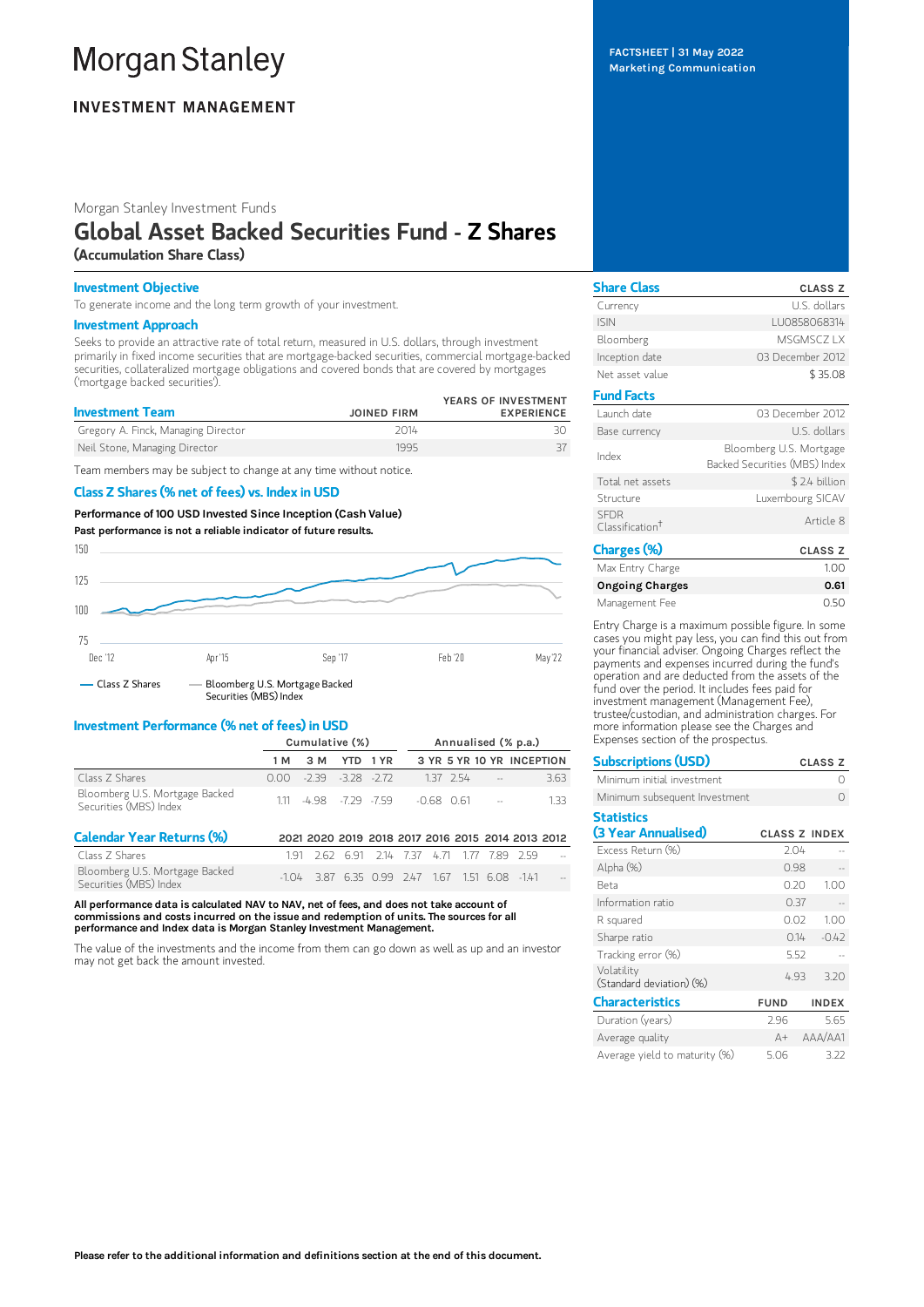## Sector Allocation (% of Total Net Assets)<sup>1,2</sup> FUND Covered 1.32

|  | Non-US RMBS                     | 18.50 |
|--|---------------------------------|-------|
|  | <b>O</b> US Agency Passthroughs | 21.78 |
|  | US Non-Agency RMBS              | 19.02 |
|  | US Non-Agency CMBS              | 7.93  |
|  | US ABS                          | 10.69 |
|  | Non-US ABS                      | 5.39  |
|  | Non-US CMBS                     | 7.25  |
|  | US Agency CMOs                  | 2.96  |
|  | Cash / FX                       | 5.16  |

| Quality Distribution (% of Total Net Assets) <sup>1,3</sup> | <b>FUND</b>   |         |
|-------------------------------------------------------------|---------------|---------|
|                                                             | AAA           | 47.97   |
|                                                             | AA            | 10.63   |
|                                                             | А             | 8.92    |
|                                                             | <b>BBB</b>    | 6.49    |
|                                                             | <b>BB</b>     | 3.44    |
|                                                             | B             | 3.94    |
|                                                             | CCC           | 1.73    |
|                                                             | $\bigcirc$ CC | 0.24    |
|                                                             | D             | 0.13    |
|                                                             | Not Rated     | 26.00   |
|                                                             | Cash          | $-9.50$ |

## Top Countries (% of Total Net Assets)<sup>1</sup> FUND

|  | $\bigcirc$ U.S.       | 72.20   |
|--|-----------------------|---------|
|  | United Kingdom        | 13.00   |
|  | $\bullet$ Netherlands | 3.87    |
|  | Spain                 | 2.82    |
|  | Ireland               | 2.80    |
|  | Germany               | 2.75    |
|  | $\bullet$ Canada      | 2.52    |
|  | Australia             | 1.81    |
|  | $\bullet$ Italy       | 1.50    |
|  | Other                 | 6.23    |
|  | Cash                  | $-9.50$ |

<sup>†</sup> This Fund is classified as an Article 8 product under the Sustainable Finance Disclosure Regulation. Article 8 products are those which promote environmental or social characteristics and which integrate sustainability into the investment process in a binding manner. Before making any decision to invest in the fund mentioned herein, please refer to all the characteristics and objectives of the Fund noted in the current Prospectus and KIID at morganstanleyinvestmentfunds.com.

<sup>1</sup>May not sum to 100% due to rounding.

<sup>2</sup> For additional information regarding sector classification/definitions please visit www.msci.com/gics and the glossary at www.morganstanley.com/im. <sup>3</sup> Quality distribution data for securities is sourced from Fitch, Moody's and S&P. Where the credit ratings for individual securities differ between the three ratings agencies, the 'highest' rating is applied. The rating of credit default swaps is based on the 'highest' rating of the underlying reference bond. 'Cash' includes investments in short term instruments, including investments in Morgan Stanley liquidity funds.

#### Please refer to the Prospectus for full risk disclosures, available at www.morganstanleyinvestmentfunds.com. All data as of 31.05.2022 and subject to change daily.

This is a marketing communication. Applications for shares in the Fund should not be made without first consulting the current Prospectus and the Key Investor Information Document ("KIID"), which are available in English and in the official language of your local jurisdiction at

leyinvestmentfunds.com or free of charge from the Registered Office of Morgan Stanley Investment Funds, European Bank and Business Centre, 6B route de Trèves, L-2633 Senningerberg, R.C.S. Luxemburg B 29 192. A summary of investor rights is available in English at the same website. If the management company of the relevant Fund decides to terminate its arrangement for marketing that Fund in any EEA country where it is registered for sale, it will do so in accordance with the relevant UCITS rules.

## Share Class Z Risk and Reward Profile

| Lower Risk                       |  |   |   | Higher Risk                       |
|----------------------------------|--|---|---|-----------------------------------|
|                                  |  | Д | h |                                   |
| <b>Potentially Lower Rewards</b> |  |   |   | <b>Potentially Higher Rewards</b> |

The risk and reward category shown is based on historic data.

- Historic figures are only a guide and may not be a reliable indicator of what may happen in the future.
- As such this category may change in the future.
- The higher the category, the greater the potential reward, but also the greater the risk of losing the investment. Category 1 does not indicate a risk free investment.
- The fund is in this category because it invests in fixed income securities and the fund's simulated and/or realised return has experienced medium rises and falls historically.
- The fund may be impacted by movements in the exchange rates between the fund's currency and the currencies of the fund's investments.

This rating does not take into account other risk factors which should be considered before investing, these include:

- The value of bonds are likely to decrease if interest rates rise and vice versa. The value of financial derivative instruments are highly sensitive and may
- result in losses in excess of the amount invested by the Sub-Fund. Issuers may not be able to repay their debts, if this happens the value of
- your investment will decrease. This risk is higher where the fund invests in a bond with a lower credit rating.
- The fund relies on other parties to fulfill certain services, investments or transactions. If these parties become insolvent, it may expose the fund to financial loss.
- Sustainability factors can pose risks to investments, for example: impact asset values, increased operational costs.
- There may be an insufficient number of buyers or sellers which may affect the funds ability to buy or sell securities.
- There are increased risks of investing in emerging markets as political, legal and operational systems may be less developed than in developed markets.
- Past performance is not a reliable indicator of future results. Returns may increase or decrease as a result of currency fluctuations. The value of investments and the income from them can go down as well as up and investors may lose all or a substantial portion of his or her investment.
- The value of the investments and the income from them will vary and there can be no assurance that the Fund will achieve its investment objectives.
- Investments may be in a variety of currencies and therefore changes in rates of exchange between currencies may cause the value of investments to decrease or increase. Furthermore, the value of investments may be adversely affected by fluctuations in exchange rates between the investor's reference currency and the base currency of the investments.

## Additional Z Share Classes

|           | <b>CURRENCY</b> | <b>LAUNCH</b> | <b>ISIN</b>  | <b>BLOOMBERG</b> |
|-----------|-----------------|---------------|--------------|------------------|
| ZH (EUR)  | <b>FUR</b>      | 19 05 2017    | LU0908572075 | MSGMS7H I X      |
| ZH (SEK)  | <b>SFK</b>      | 19.05.2017    | LU1610904333 | MSGM7HS I X      |
| ZHX (EUR) | FI IR           | 02122020      | LU2260687673 | MGARZHX I X      |
| ZHX (GBP) | GRP             | 05.04.2018    | LU1800206838 | MSBZHXG I X      |
| 7X        | I ISD.          | 03122020      | LU0858068405 | MSGMSZX LX       |

## **DEFINITIONS**

Alpha (Jensen's) is a risk-adjusted performance measure that represents the average return on a portfolio or investment above or below that predicted by the capital asset pricing model (CAPM) given the portfolio's or investment's beta and the average market return. Prior to 6/30/2018 Alpha was calculated as the excess return of the fund versus benchmark. Average quality – average credit quality gives a snapshot of the portfolio's overall credit quality. It is an average of each security's credit rating, adjusted for its relative weighting in the portfolio. Average yield to maturity measures the annual return on interest-bearing securities. In this it is assumed that they will be held to maturity. This metric includes both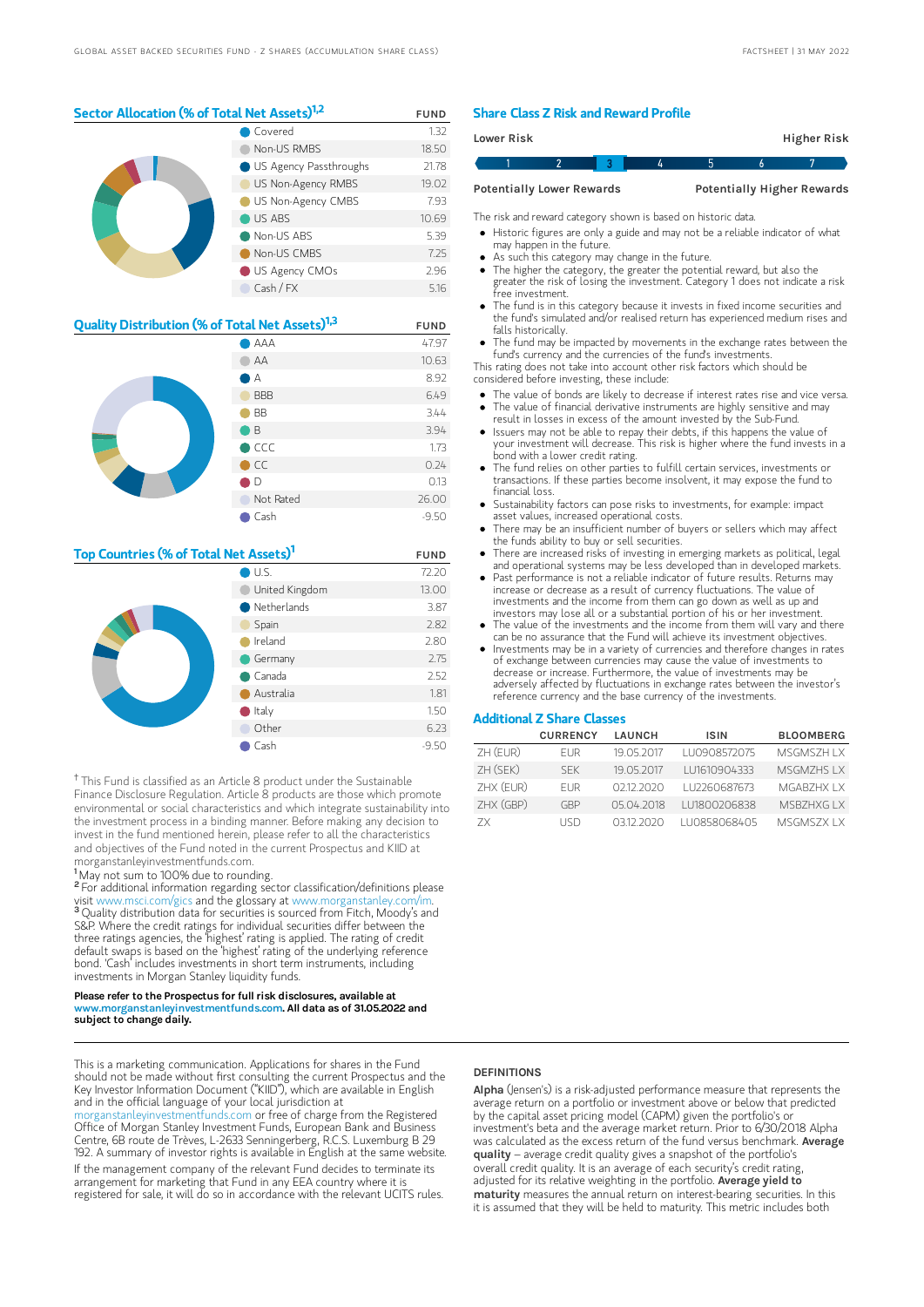the coupon payments received during the term of the security and the repayment of the capital on maturity. Beta is a measure of the relative volatility of a fund to the market's upward or downward movements. A beta greater than 1.0 identifies an issue or fund that will move more than the market, while a beta less than 1.0 identifies an issue or fund that will move less than the market. The Beta of the Market is always equal to 1.<br>**Bloomberg** stands for 'Bloomberg Global Identifier (BBGID)'. This is a unique 12 digit alphanumerical code designed to enable the identification of securities, such as the Morgan Stanley Investment Funds sub-funds at share class level, on a Bloomberg Terminal. The Bloomberg Terminal, a system provided by Bloomberg L.P., enables analysts to access and analyse real-time financial market data. Each Bloomberg code starts with the same BBG prefix, followed by nine further characters that we list here in this guide for each share class of each fund. Cash & Equivalents are defined as the value of assets that can be converted into cash immediately. These include commercial paper, open FX transactions, Treasury bills and other short-term instruments. Such instruments are considered cash equivalents because they are deemed liquid and not subject to significant risk of changes in values. Duration is a measure of the sensitivity of the price (the value of principal) of a fixed-income investment to a change in interest rates. Duration is expressed as a number of years. Rising interest rates mean falling bond prices, while declining interest rates mean rising bond prices. Excess Return or value added (positive or negative) is the portfolio's return relative to the return of the benchmark. **Information ratio** is the portfolio's alpha or excess return per unit of risk, as measured by tracking error, versus the portfolio's benchmark. ISIN is the international securities identification number (ISIN), a 12 digit code consisting of numbers and letters that distinctly identifies securities. NAV is the Net Asset Value per share of the Fund (NAV), which represents the value of the assets of a fund less its<br>liabilities. **R squared** measures how well an investment's returns correlate to an index. An R squared of 1.00 means the portfolio performance is 100% correlated to the index's, whereas a low r-squared means that the portfolio performance is less correlated to the index's. Sharpe ratio is a risk-adjusted measure calculated as the ratio of excess return to standard deviation. The Sharpe ratio determines reward per unit of risk. The higher the Sharpe ratio, the better the historical risk-adjusted performance. Tracking error is the standard deviation of the difference between the returns of an investment and its benchmark. Volatility (Standard deviation) measures how widely individual performance returns, within a performance series, are dispersed from the average or mean value.

#### INDEX INFORMATION

The Bloomberg U.S. Mortgage Backed Securities (MBS) Index: tracks agency mortgage backed pass-through securities (both fixed-rate and hybrid ARM) guaranteed by Ginnie Mae (GNMA), Fannie Mae (FNMA), and Freddie Mac (FHLMC). The index is constructed by grouping individual TBAdeliverable MBS pools into aggregates or generics based on program, coupon and vintage. The index is unmanaged and does not include any expenses, fees or sales charges. It is not possible to invest directly in an index.

"Bloomberg®" and the Bloomberg Index/Indices used are service marks of Bloomberg Finance L.P. and its affiliates, and have been licensed for use for certain purposes by Morgan Stanley Investment Management (MSIM). Bloomberg is not affiliated with MSIM, does not approve, endorse, review, or recommend any product, and. does not guarantee the timeliness, accurateness, or completeness of any data or information relating to any product.

#### DISTRIBUTION

This communication is only intended for and will only be distributed to persons resident in jurisdictions where such distribution or availability would not be contrary to local laws or regulations. In particular, the Shares are not for distribution to US persons.

Ireland: MSIM Fund Management (Ireland) Limited. Registered Office: The Observatory, 7-11 Sir John Rogerson's Quay, Dublin 2, D02 VC42, Ireland. Registered in Ireland as a private company limited by shares under company number 616661. MSIM Fund Management (Ireland) Limited is<br>regulated by the Central Bank of Ireland. **United Kingdom:** Morgan Stanley Investment Management Limited is authorised and regulated by the Financial Conduct Authority. Registered in England. Registered No. 1981121. Registered Office: 25 Cabot Square, Canary Wharf, London E14 4QA,<br>authorised and regulated by the Financial Conduct Authority. **Dubai:** Morgan Stanley Investment Management Limited (Representative Office, Unit Precinct 3-7th Floor-Unit 701 and 702, Level 7, Gate Precinct Building 3, Dubai International Financial Centre, Dubai, 506501, United Arab Emirates. Telephone: +97 (0)14 709 7158). Italy: MSIM Fund Management (Ireland)Limited, Milan Branch (Sede Secondaria di Milano) is a branch of MSIM Fund Management (Ireland) Limited, a company registered in Ireland, regulated by the Central Bank of Ireland and whose registered office is at The Observatory, 7-11 Sir John Rogerson's Quay, Dublin 2, D02 VC42, Ireland. MSIM Fund Management (Ireland) Limited Milan Branch (Sede Secondaria di Milano) with seat in Palazzo Serbelloni Corso Venezia, 16

20121 Milano, Italy, is registered in Italy with company number and VAT number 11488280964. The Netherlands: MSIM Fund Management (Ireland) Limited, Rembrandt Tower, 11th Floor Amstelplein 1 1096HA, Netherlands. Telephone: 31 2-0462-1300. Morgan Stanley Investment Management is a branch office of MSIM Fund Management (Ireland) Limited. MSIM Fund Management (Ireland) Limited is regulated by the<br>Central Bank of Ireland. **France:** MSIM Fund Management (Ireland) Limited, Paris Branch is a branch of MSIM Fund Management (Ireland) Limited, a company registered in Ireland, regulated by the Central Bank of Ireland and whose registered office is at The Observatory, 7-11 Sir John Rogerson's Quay, Dublin 2, D02 VC42, Ireland. MSIM Fund Management (Ireland) Limited Paris Branch with seat at 61 rue de Monceau 75008 Paris, France, is registered in France with company number 890 071 863 RCS. Spain: MSIM Fund Management (Ireland) Limited, Sucursal en España is a branch of MSIM Fund Management (Ireland) Limited, a company registered in Ireland, regulated by the Central Bank of Ireland and whose registered office is at The Observatory, 7-11 Sir John Rogerson's Quay, Dublin 2, D02 VC42, Ireland. MSIM Fund Management (Ireland) Limited, Sucursal en España with seat in Calle Serrano 55, 28006, Madrid, Spain, is registered in Spain with tax<br>identification number W0058820B. **SwitzerIand:** Morgan Stanley & Co. International plc, London, Zurich Branch Authorised and regulated by the Eidgenössische Finanzmarktaufsicht ("FINMA"). Registered with the Register of Commerce Zurich CHE-115.415.770. Registered Office: Beethovenstrasse 33, 8002 Zurich, Switzerland, Telephone +41 (0) 44 588 1000. Facsimile Fax: +41(0) 44 588 1074.

Australia: This publication is disseminated in Australia by Morgan Stanley Investment Management (Australia) Pty Limited ACN: 122040037, AFSL No. 314182, which accepts responsibility for its contents. This publication, and any access to it, is intended only for "wholesale clients" within the meaning of the Australian Corporations Act. Hong Kong: This document has been issued by Morgan Stanley Asia Limited for use in Hong Kong and shall only be made available to "professional investors" as defined under the Securities and Futures Ordinance of Hong Kong (Cap 571). The contents of this document have not been reviewed nor approved by any regulatory authority including the Securities and Futures Commission in Hong Kong. Accordingly, save where an exemption is available under the relevant law, this document shall not be issued, circulated, distributed, directed at, or made available to, the public in Hong Kong. Singapore: This publication should not be considered to be the subject of an invitation for subscription or purchase, whether directly or indirectly, to the public or any member of the public in Singapore other than (i) to an institutional investor under section 304 of the Securities and Futures Act, Chapter 289 of Singapore ("SFA"), (ii) to a "relevant person" (which includes an accredited investor) pursuant to section 305 of the SFA, and such distribution is in accordance with the conditions specified in section 305 of the SFA; or (iii) otherwise pursuant to, and in accordance with the conditions of, any other applicable provision of the SFA. In particular, for investment funds that are not authorized or recognized by the MAS, units in such funds are not allowed to be offered to the retail public; any written material issued to persons as aforementioned in connection with an offer is not a prospectus as defined in the SFA and, accordingly, statutory liability under the SFA in relation to the content of prospectuses does not apply, and investors should consider carefully whether the investment is suitable for them. This publication has not been reviewed by the Monetary Authority of Singapore.

Chile: Neither the Fund nor the interests in the Fund are registered in the Registry of Offshore Securities (el Registro de Valores Extranjeros) or subject to the supervision of the Commission for the Financial Market (la Comisión para el Mercado Financiero). This document and other offering materials relating to the offer of the interests in the Fund do not constitute a public offer of, or an invitation to subscribe for or purchase, the Fund interests in the Republic of Chile, other than to individually identified purchasers pursuant to a private offering within the meaning of Article 4 of the Chilean Securities Act (la Ley del Mercado de Valores) (an offer that is not "addressed to the public at large or to a certain sector or specific group of the public").

**Peru:** The interests in the Fund have not been and will not be registered in Peru under Decreto Legislativo 862: Ley de Fondos de Inversión y sus Sociedades Administradoras or under Decreto Legislativo 861: Ley del Mercado de Valores (the "Securities Market Law"), and are being offered to institutional investors only (as defined in article 8 of the Securities Market Law) pursuant to a private placement, according to article 5 of the Securities Market Law. The interests in the Fund have not been registered in the securities market public registry (Registro Público del Mercado de Valores) maintained by, and the offering of the Fund interests in Peru is not subject to the supervision of, the Superintendencia del Mercado de Valores. Any transfers of the Fund interests shall be subject to the limitations contained in the Securities Market Law and the regulations issued thereunder.

#### IMPORTANT INFORMATION

EMEA: This marketing communication has been issued by MSIM Fund Management (Ireland) Limited. MSIM Fund Management (Ireland)